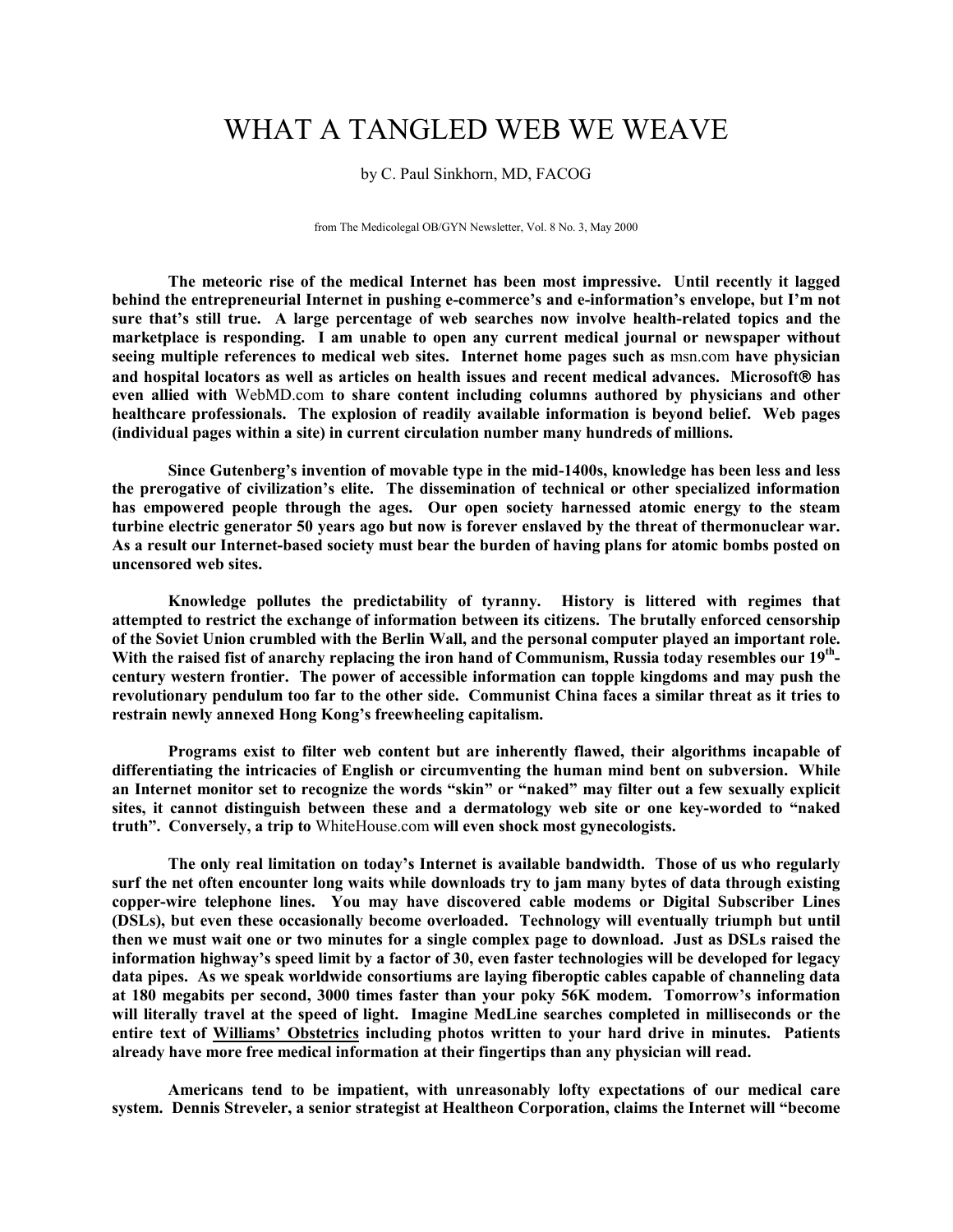**a sort of central nervous system for healthcare". His column in the December 1999 issue of** *California Physician* **characterized this change as fiercely resisted by some physicians while embraced by others "who know that personal care is what healthcare is all about".** 

**"I'm going on record as saying that I will never again choose a PCP who refuses me to be able to communicate with him or her by e-mail when I need advice, want to get a prescription filled or make an appointment. Of course, I fully expect that my e-mail will be triaged and answered by the appropriate party in the office... An empowering**  era has been thrust upon us, signaling the demise of the *patient* patient."

**Our patients now have the opportunity to become experts on certain diseases, particularly their own. Tom Ferguson, editor of** *The Ferguson Report: The Newsletter of Online Health***, observes,** 

**"A doctor may have a working knowledge of 50 conditions and be able to treat, with some consultation, another 200. A patient only needs to know about one."** 

**We will be challenged to keep up with our patients' questions like never before. Sometimes I am relentlessly cross-examined by these Internet-empowered patients. While pleased that they take responsibility for their health care, and remembering the intoxication of newly acquired wisdom, I deplore pop knowledge masquerading as legitimate medical tenet.** 

**Occasionally a patient will become adamantly defensive if I question her independently acquired information, apparently valuing unattributed opinion over formal medical education, training and experience. When this happens I listen openly, debate fairly, offer references, and try to use logic when counseling a misled patient. If she can cite the web so can I. It is certainly reasonable to supply patients with web bookmarks for physician-audited sites dispensing authoritative, scientifically sound information.** 

**I also have a considerable advantage over any Internet source. I meet patients face-to-face, giving me the opportunity to form a bond of trust that can ultimately withstand any threat electronic quackery might pose.** 

**So what does all this have to do with forensic obstetricians and gynecologists? A lot. Internetarmed patients' cutting-edge knowledge creates loftier expectations. Every attorney with Internet access can research all relevant medical literature on a potential medical malpractice case in less than an hour, including multiple medical expert witnesses' opinions and immediate analysis of strengths and weaknesses. There's nothing wrong with that, and medical expert witnesses should welcome betterprepared attorney clients. However, that means we have to be better prepared as well, and that's not easy considering we have to be conversant with much more of our specialty's literature than ever before. Like the patient who has become an expert on her specific illness, her attorney can likewise become an expert on a specific obstetrical or gynecological topic. Lawyers today expect and are entitled to more from their medical expert witnesses than in the past. We can similarly expect a more sophisticated cross-examination. What's a forensic obstetrician/gynecologist to do?** 

**We have computers, too. A recent American Medical Association (AMA) survey found that an increasing number of physicians are using the Internet. Our extensive medical knowledge will assist us when we go online since we will be better prepared, wading through the detritus to find pertinent articles and data bolstering our opinions. We will then be better armed to refute other medical expert witnesses' baseless opinions or junk science presented as medical fact. All concerned should welcome the introduction of scientific truth into medical malpractice courtrooms.**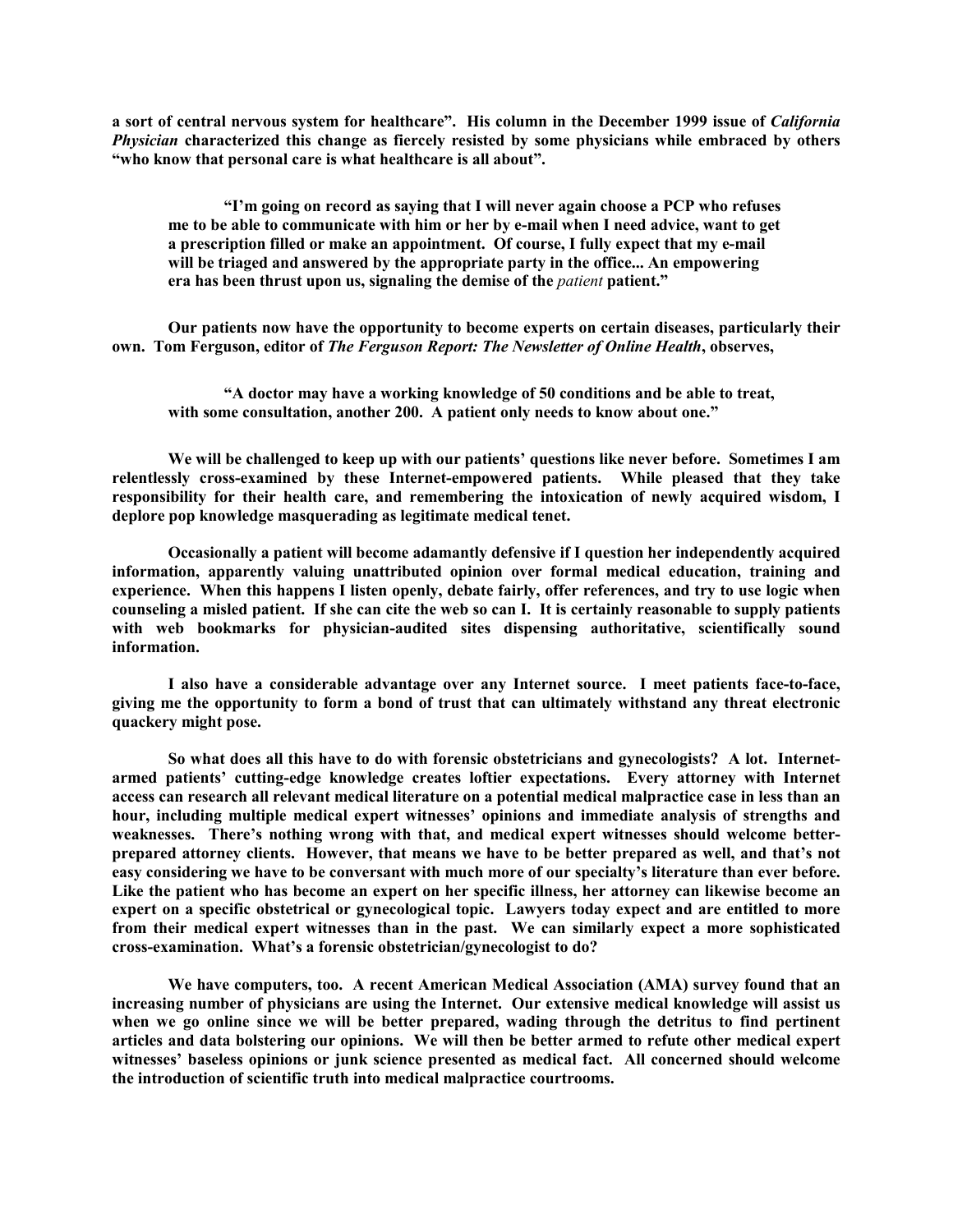**The practice of medicine on the Internet raises much more troubling issues. There are an estimated 20,000 health sites currently on the web. What assures the accuracy of information available to our patients? It's not much of a stretch to imagine yourself as a medical expert witness against a** celebrity web doctor. The October 18, 1999, issue of *American Medical News* reported that talk-show **doc Dean Edell, an ophthalmologist, inked a fifteen-year deal with** Healthcentral.com **for use of his name plus help in creating and marketing the site's medical content.** 

**Even highly respected former Surgeon General of the United States C. Everett Koop came under fire in mid-1998 shortly after opening his web site. With more than 5 million hits per month** DrKoop.com **had become a wildly popular Internet destination for surfers seeking health information.**  Not only is there canned information, but visitors can ask physicians' advice. An exposé in *The New York Times* **criticized Koop for taking money from site advertisers such as pharmaceutical manufacturers, and** *Yahoo! Internet Life* **magazine (***YIL***) reported his interest in the site to be worth \$50 million, quoting Koop as saying,** 

**"I realized there were two messages that were very important to my patients. One was: Take charge of your own health... The other was: There is no prescription that I can give you that is more valuable than knowledge... The Internet is invaluable in this."** 

*YIL* **also reported fourteen healthcare institutions paid \$40,000 each for the privilege of being described as the "most innovative and advanced...across the country". Koop maintained that the site**  made several changes in response to *The New York Times* article, adding that he was 83 years old and his **\$50 million was only paper money. "If I were going to sell out to someone for money, I would have done it long ago on [the issue of] tobacco." He believes the biggest problem in healthcare is uninsured patients, with the Internet possibly the only reasonable solution. "E-mail can bring doctors and patients much closer," says Koop. "There will be a new relationship between doctors and patients, with the Internet as an intermediary and educator." Although he agrees that people may follow incorrect or dangerous Internet advice, Koop believes this is analogous to the availability of good and bad physicians, both of whom have always been around. He feels the problem "will sort itself out" and is a proponent of "branded" web sites which would assure medical content conform to established ethical and medical standards.** 

**Branded health sites may never become a reality. Besides, don't patients already spurn brand name pharmaceuticals for unregulated over-the-counter herbal and holistic medicines? It's impossible to prevent people making flawed decisions but we all know what will happen if a judgment-impaired web-surfing patient suffers harm after taking advice from an Internet medical site. Her web browser will soon be searching for the keywords attorney, plaintiff and medical malpractice.** 

**What will the complaint allege? For starters how about failure to obtain a complete medical history, failure to examine before treating, and failure to obtain proper informed consent? Maybe the advising physician is not licensed to practice in the patient's home state. What if the cyberdoc prescribes or even provides medications across state lines and serious harm or death results? The attorneys general of Michigan, Kansas and Missouri have already brought actions against Internet clinics and pharmacies. It's not hard to imagine every federal agency from the DEA to the FBI battling state authorities for jurisdiction in regulation, enforcement, and litigation. Why think small? Telemedicine crosses international borders as easily as state lines.** 

**Health law attorney Wayne J. Miller authored an excellent review of the liability risks associated with medical web sites in the Winter 2000 issue of** *California Physician***. Miller specializes in Internet medicine and that alone speaks volumes. He recognizes the risk exposure inherent in medical web sites and advises they have legal counsel throughout site planning and implementation. He**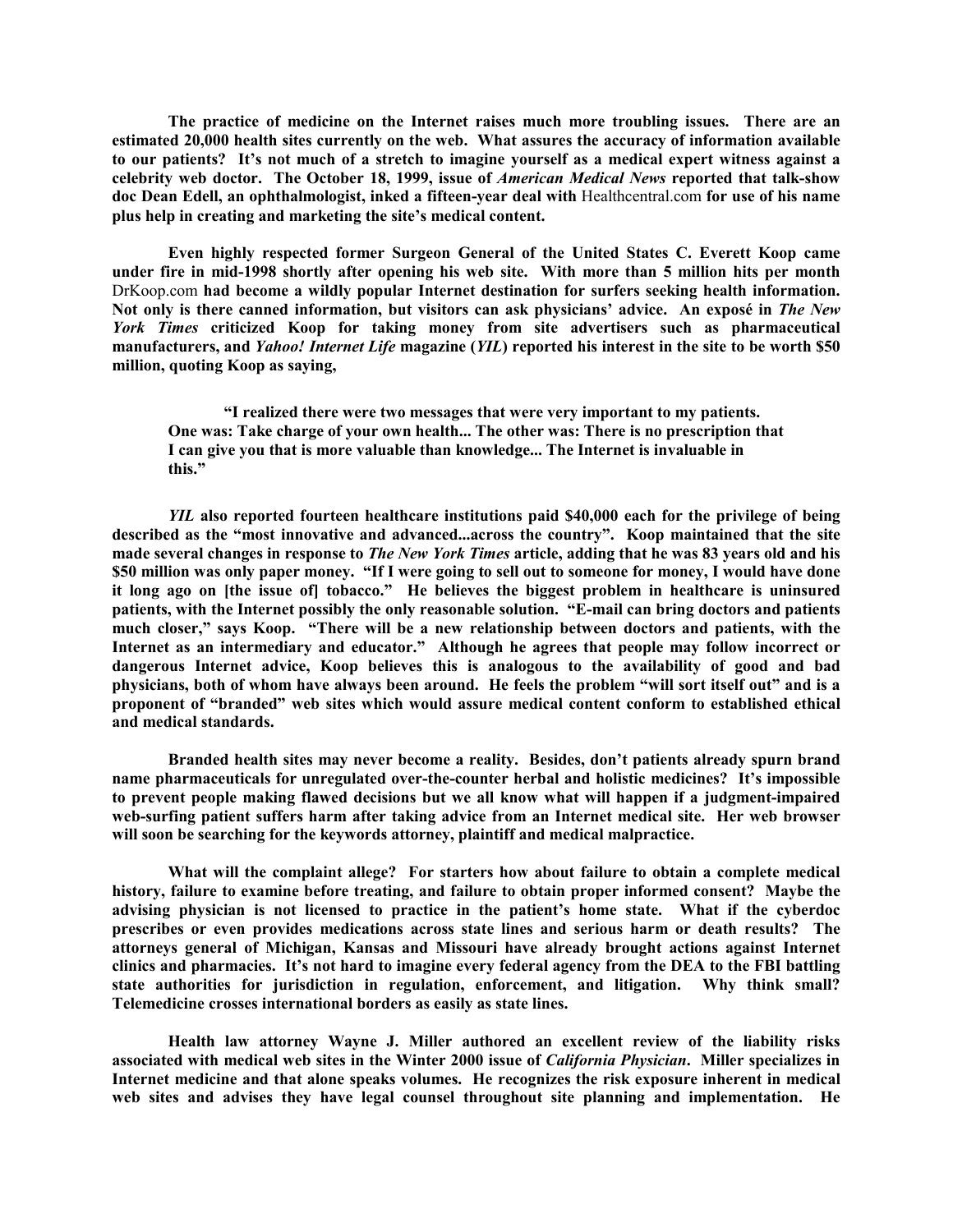**specifically decries e-mail as inappropriate for on-line medical consultations because it is often neglected or answered sporadically. It also limits information available to both the physician and the patient. According to Miller, California law requires telemedicine consultations be conducted in real-time through two-way video and audio links. Any web site providing diagnosis and treatment cannot base its services only on patient questionnaires and must make in-person follow-up available. Finally, cyberdocs are expected to comply with all 50 states' medical practice laws.** 

**Another specter raised by Miller is fee splitting. If a physician gains patients through on-line commerce and receives compensation either indirectly through equity investment or directly from patient billing and collection, he is subject to state and federal self-referral and anti-kickback legislation. Direct payment from the site may violate the federal prohibition against corporate practice of medicine.** 

**These legal opinions notwithstanding, an AMA survey found 27% of responding physicians have a web site promoting their practice and providing patient education. I'm one of them. Those who haven't made the transition certainly have access to lots of advice. I get offers for web site design assistance every month. Recently I got a brochure from Aspen Publishers advertising** *E-Healthcare***, a book guaranteed to provide "Internet strategies and e-solutions that help reduce overhead costs, find new business and improve patient care!" Chapter headings included "Meet the Empowered, Interactive**  SuperNet Woman", "e-Communication and Interactive e-Care: The Next Generation of Disease **Management", and of course "e-Health and the Law".** 

**I didn't see a chapter on "How to shorten patient waiting times" but one might be helpful to**  Americasdoctor.com. **Marilyn Chase's August 23, 1999** *The Wall Street Journal* **column discussed 36 people logged-in ahead of her in the virtual waiting room for the site's Physician Chat Room. "Just like a real doctor's office, without the old magazines!" Chase finally got to converse e-chat-style with AmDoc 8, who spoke in generalities about treatment of migraine headaches with the disclaimer that "(b)ecause I cannot evaluate your medical problems on-line, I cannot discuss your case." Maybe AmDoc 8 had previously enjoyed a telelaw consultation with attorney Miller.** 

**David Toub, MD, discussed his own experience with medical chat sites in the August 1999 issue of** *Medical Economics***. He initially expected general medical questions on his web health forum but was surprised to receive twice as many requests for medical diagnoses or second opinions. It's easy to see how a well-meaning physician might be tempted to dispense a little free medical advice in such a situation but he reminds us that this could create a de facto doctor-patient relationship, recommending instead the use of disclaimers and avoidance of online referrals. "Medical Web sites are thriving because patients no longer have easy access to physicians," according to Toub.** 

*American Medical News* in its November 22-29, 1999, issue reported on the phenomenon of **virtual house calls. Health Hero Detwork markets Health Buddy, an electronic device that monitors cardiac patients for congestive failure by transmitting weight, diet and medication usage data via telephone to a monitoring site. Similarly, Alere Medical, Inc., has developed an electronic scale that monitors cardiac patients. The University of Southern California has a pilot program for homebound multiple sclerosis patients allowing physician contact via the Internet. It's hard to criticize obviously good intentions, and undeniably these patients benefit from expert medical care that they might not otherwise receive, yet critics fear the loss of face-to-face interactions may erode the physician-patient relationship plus encourage dangerous diagnostic and therapeutic shortcuts.** 

**Perhaps the scariest medical Internet problem is record confidentiality. A fair amount of medical information is provided via e-mail even though such transmissions may be easily intercepted. Several recent articles such as Kevin Taylor's "The Clinical Email Explosion" in the January 2000 issue of** *The Physician Executive* **and Cheryl Moyer et al's "'We Got Mail': Electronic Communication Between Physicians and Patients" in the December 1999 issue of** *The American Journal of Managed Care* **attempted to define guidelines for medical e-mail usage. Several start-up companies like** ehealthline.com